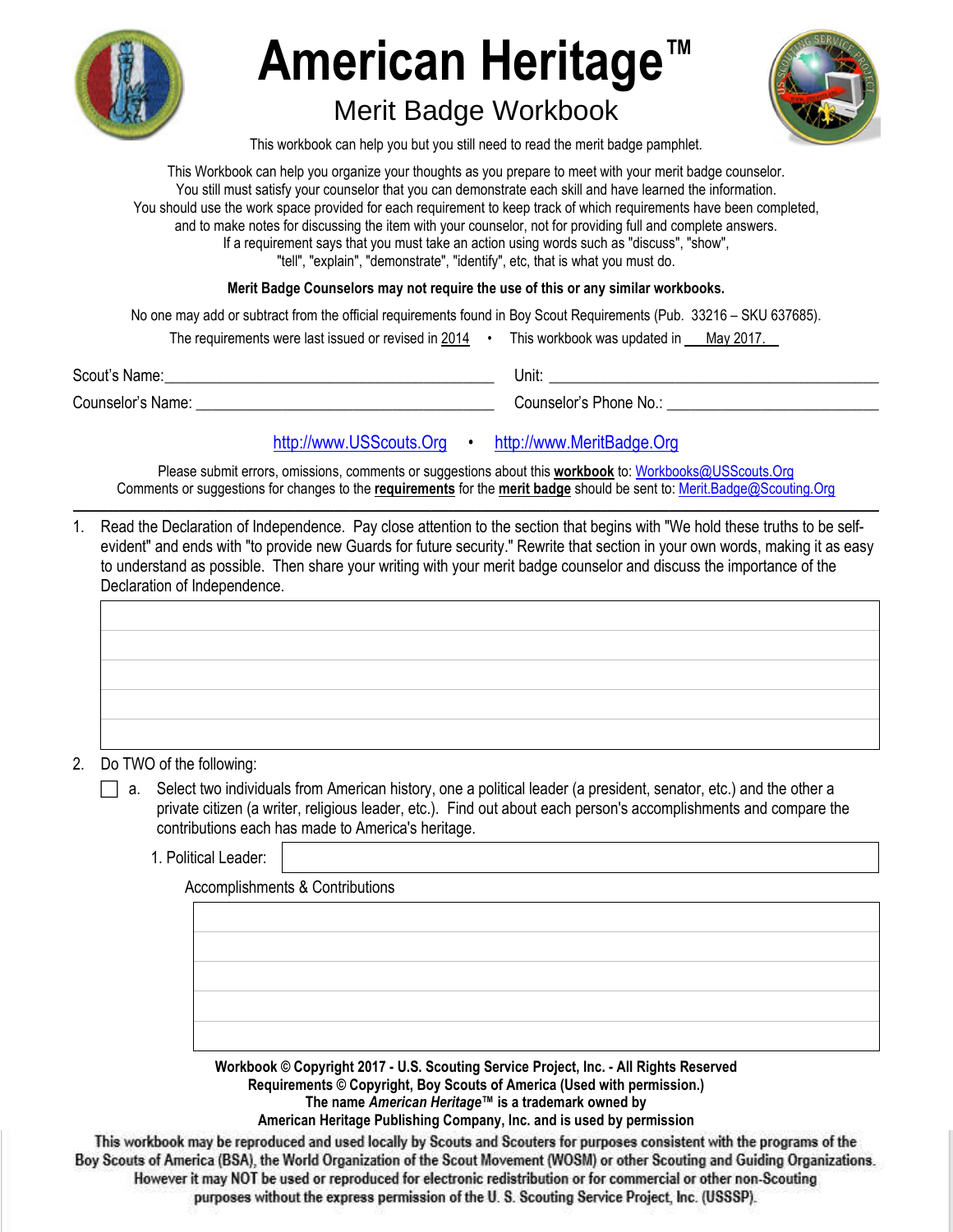2. Private Citizen:

Accomplishments & Contributions

| With your counselor's approval, choose an organization that has promoted some type of positive change in<br>American society.<br>Find out why the organization believed this change was necessary and how it helped to accomplish the change.<br>Why:<br>How:<br>Discuss how this organization is related to events or situations from America's past. |  |
|--------------------------------------------------------------------------------------------------------------------------------------------------------------------------------------------------------------------------------------------------------------------------------------------------------------------------------------------------------|--|
|                                                                                                                                                                                                                                                                                                                                                        |  |
|                                                                                                                                                                                                                                                                                                                                                        |  |
|                                                                                                                                                                                                                                                                                                                                                        |  |
|                                                                                                                                                                                                                                                                                                                                                        |  |
|                                                                                                                                                                                                                                                                                                                                                        |  |
|                                                                                                                                                                                                                                                                                                                                                        |  |
|                                                                                                                                                                                                                                                                                                                                                        |  |
|                                                                                                                                                                                                                                                                                                                                                        |  |
|                                                                                                                                                                                                                                                                                                                                                        |  |
|                                                                                                                                                                                                                                                                                                                                                        |  |
|                                                                                                                                                                                                                                                                                                                                                        |  |
|                                                                                                                                                                                                                                                                                                                                                        |  |
|                                                                                                                                                                                                                                                                                                                                                        |  |
|                                                                                                                                                                                                                                                                                                                                                        |  |
|                                                                                                                                                                                                                                                                                                                                                        |  |
|                                                                                                                                                                                                                                                                                                                                                        |  |
|                                                                                                                                                                                                                                                                                                                                                        |  |
|                                                                                                                                                                                                                                                                                                                                                        |  |
|                                                                                                                                                                                                                                                                                                                                                        |  |
|                                                                                                                                                                                                                                                                                                                                                        |  |
|                                                                                                                                                                                                                                                                                                                                                        |  |
|                                                                                                                                                                                                                                                                                                                                                        |  |
|                                                                                                                                                                                                                                                                                                                                                        |  |
|                                                                                                                                                                                                                                                                                                                                                        |  |
|                                                                                                                                                                                                                                                                                                                                                        |  |
|                                                                                                                                                                                                                                                                                                                                                        |  |
|                                                                                                                                                                                                                                                                                                                                                        |  |
|                                                                                                                                                                                                                                                                                                                                                        |  |
|                                                                                                                                                                                                                                                                                                                                                        |  |
|                                                                                                                                                                                                                                                                                                                                                        |  |
|                                                                                                                                                                                                                                                                                                                                                        |  |
|                                                                                                                                                                                                                                                                                                                                                        |  |
|                                                                                                                                                                                                                                                                                                                                                        |  |
|                                                                                                                                                                                                                                                                                                                                                        |  |
|                                                                                                                                                                                                                                                                                                                                                        |  |
|                                                                                                                                                                                                                                                                                                                                                        |  |
|                                                                                                                                                                                                                                                                                                                                                        |  |
|                                                                                                                                                                                                                                                                                                                                                        |  |
|                                                                                                                                                                                                                                                                                                                                                        |  |
|                                                                                                                                                                                                                                                                                                                                                        |  |
|                                                                                                                                                                                                                                                                                                                                                        |  |
|                                                                                                                                                                                                                                                                                                                                                        |  |
|                                                                                                                                                                                                                                                                                                                                                        |  |
|                                                                                                                                                                                                                                                                                                                                                        |  |
|                                                                                                                                                                                                                                                                                                                                                        |  |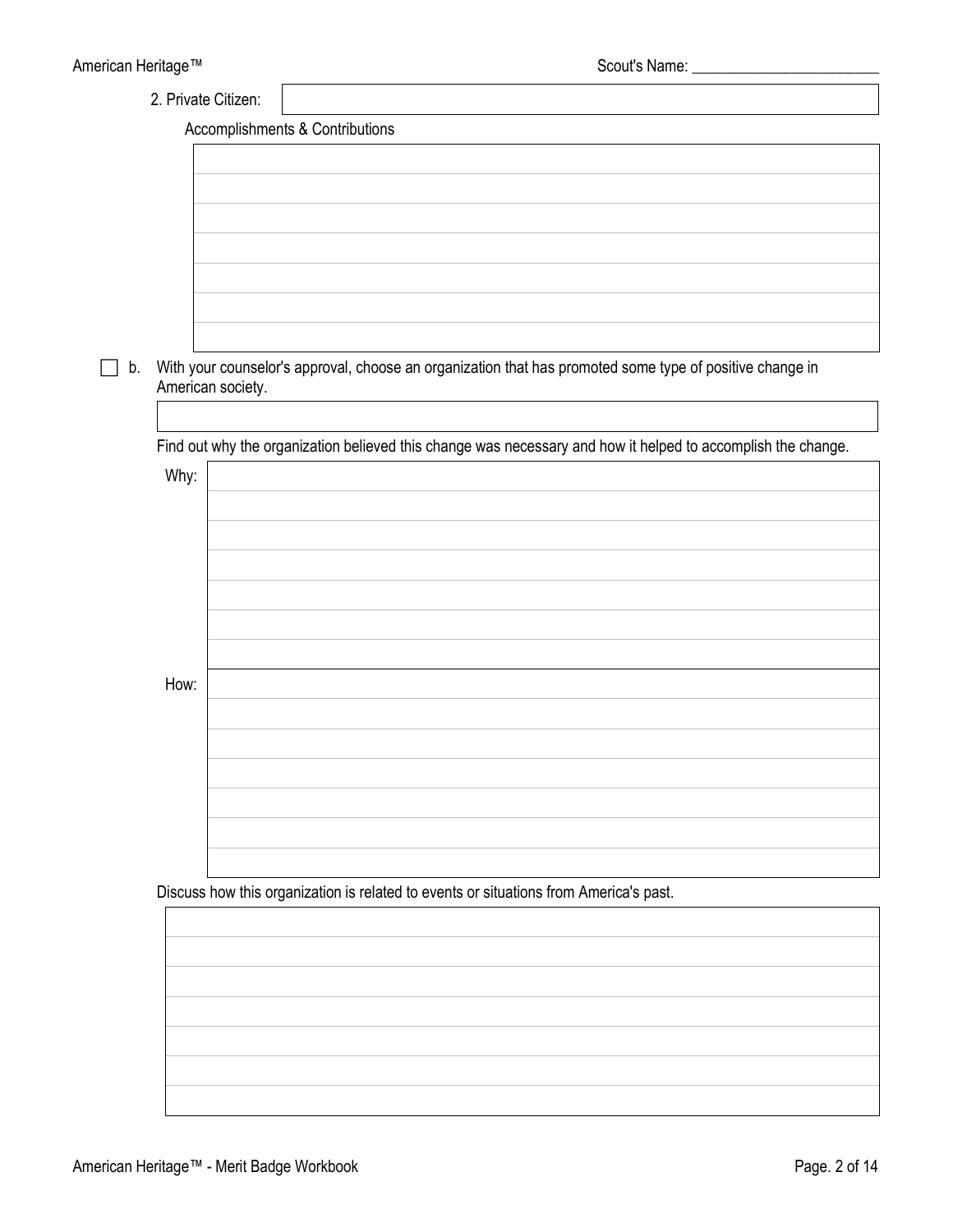### American Heritage™ Scout's Name: \_\_\_\_\_\_\_\_\_\_\_\_\_\_\_\_\_\_\_\_\_\_\_\_

 c. With your counselor's approval, interview two veterans of the U.S. military. Find out what their experiences were like. Ask the veterans what they believe they accomplished.

| /eteran 1: |  |
|------------|--|
|            |  |
|            |  |

|            | Experiences & accomplishments                                                                                                                                      |
|------------|--------------------------------------------------------------------------------------------------------------------------------------------------------------------|
|            |                                                                                                                                                                    |
|            |                                                                                                                                                                    |
|            |                                                                                                                                                                    |
|            |                                                                                                                                                                    |
|            |                                                                                                                                                                    |
|            |                                                                                                                                                                    |
|            |                                                                                                                                                                    |
|            |                                                                                                                                                                    |
|            |                                                                                                                                                                    |
| Veteran 2: |                                                                                                                                                                    |
|            | Experiences & accomplishments                                                                                                                                      |
|            |                                                                                                                                                                    |
|            |                                                                                                                                                                    |
|            |                                                                                                                                                                    |
|            |                                                                                                                                                                    |
|            |                                                                                                                                                                    |
|            |                                                                                                                                                                    |
|            |                                                                                                                                                                    |
|            |                                                                                                                                                                    |
|            |                                                                                                                                                                    |
|            |                                                                                                                                                                    |
|            | these people what America means to them, what they think is special about this country, and what American                                                          |
| Person 1:  | With your counselor's approval, interview three people in your community of different ages and occupations. Ask<br>traditions they feel are important to preserve. |
|            |                                                                                                                                                                    |
|            | What America means to them                                                                                                                                         |
|            |                                                                                                                                                                    |
|            |                                                                                                                                                                    |
|            |                                                                                                                                                                    |
|            |                                                                                                                                                                    |
|            |                                                                                                                                                                    |
|            |                                                                                                                                                                    |
|            | What do they think is special about this country?                                                                                                                  |
|            |                                                                                                                                                                    |
|            |                                                                                                                                                                    |

┑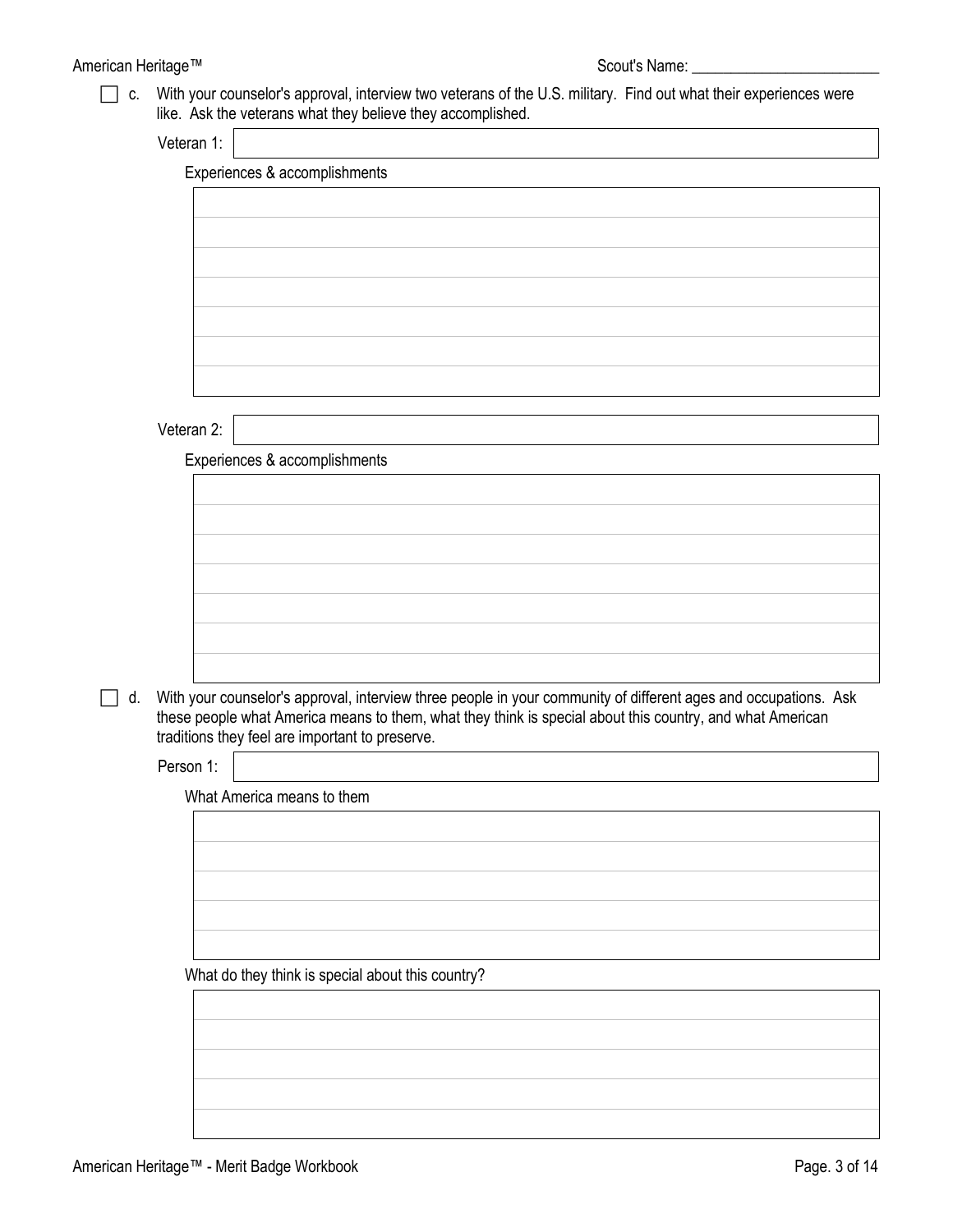What American traditions are important to preserve?

Person 2:

What America means to them



What do they think is special about this country?

What American traditions are important to preserve?

Person 3:

What America means to them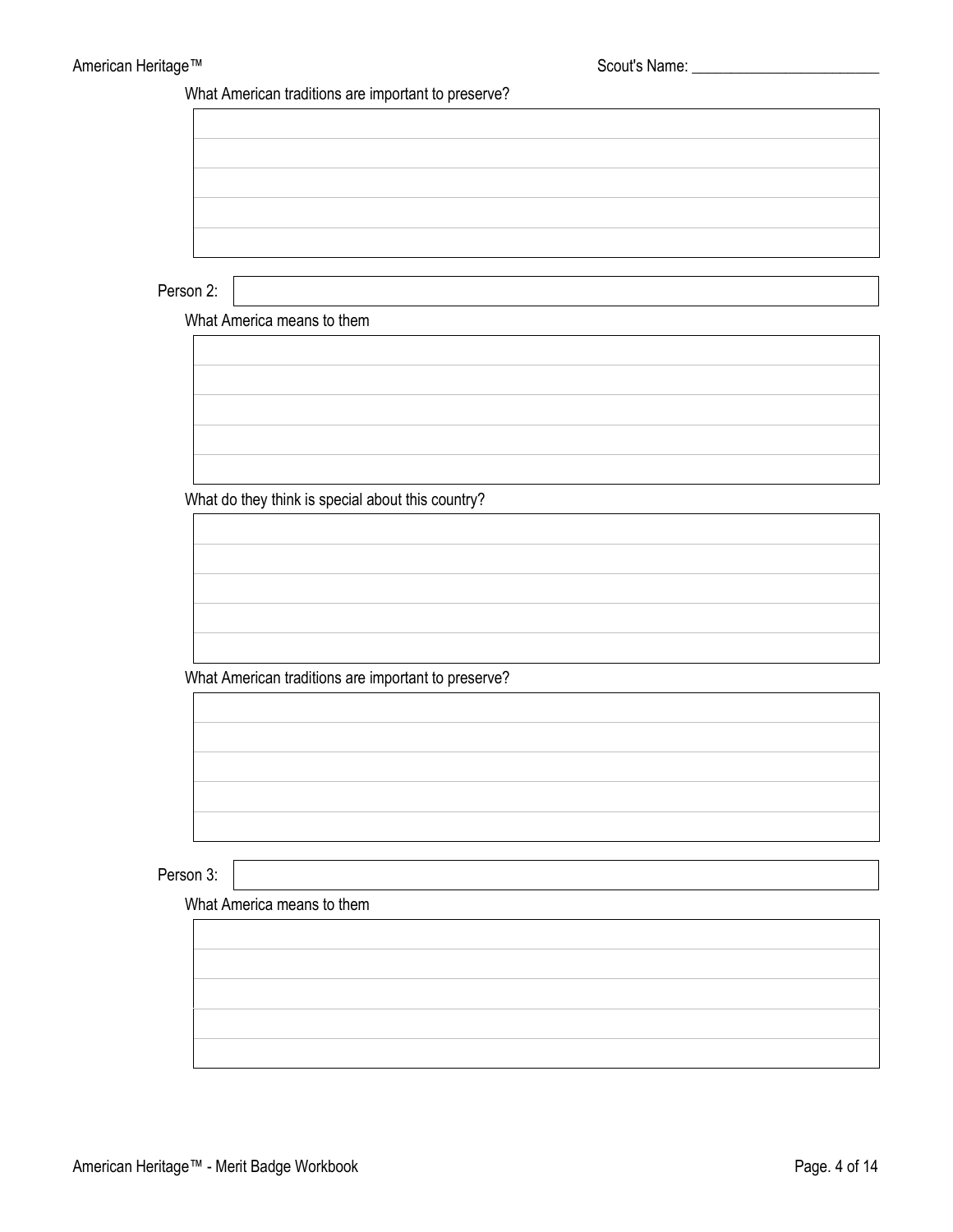What do they think is special about this country?

What American traditions are important to preserve?



#### 3. Do the following:

a. Select a topic that is currently in the news.

Describe to your counselor what is happening.

Explain how today's events are related to or affected by the events and values of America's past.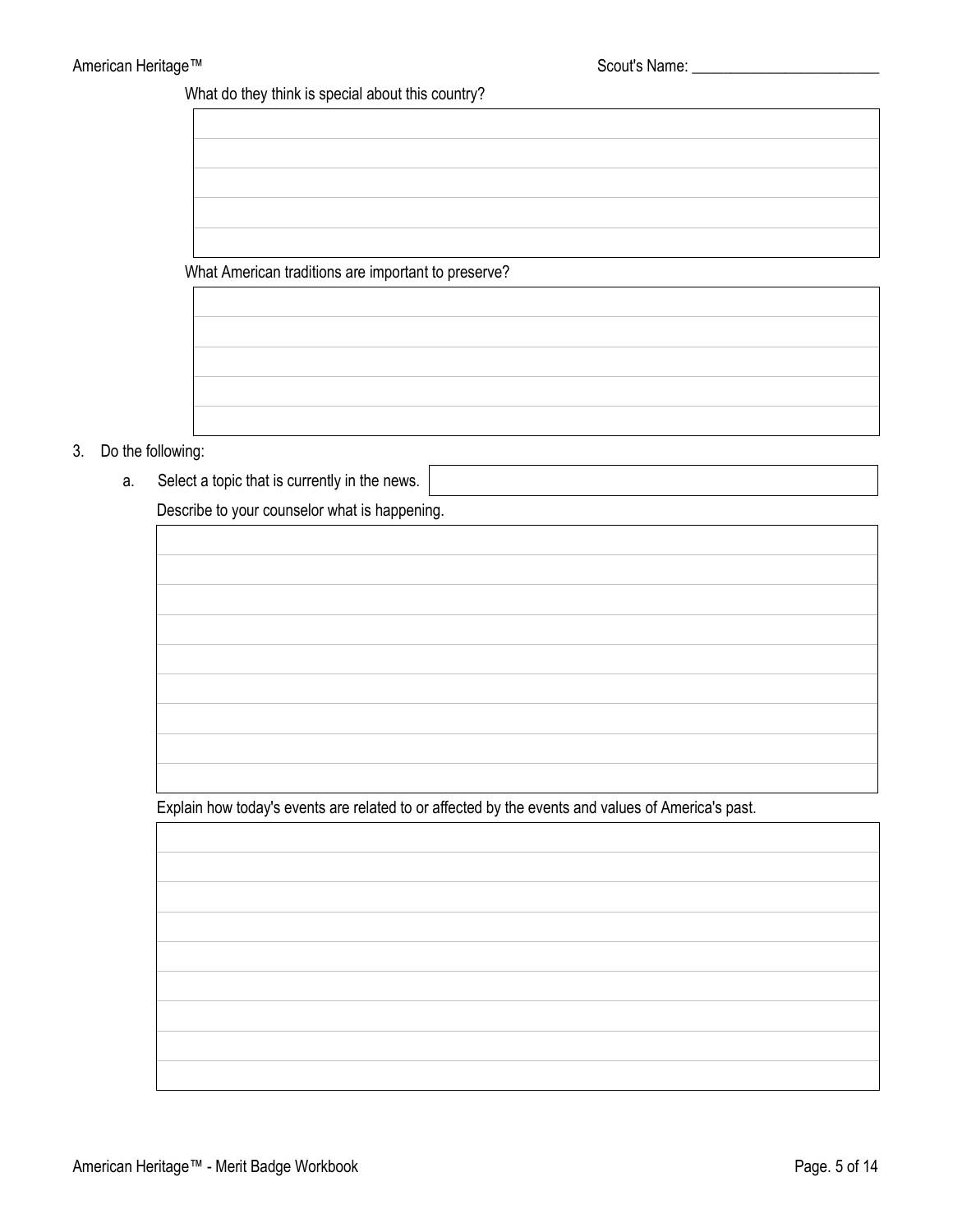### American Heritage™ Scout's Name: \_\_\_\_\_\_\_\_\_\_\_\_\_\_\_\_\_\_\_\_\_\_\_\_

b. For each of the following, describe its adoption, tell about any changes since its adoption, and explain how each one continues to influence Americans today: the flag, the Pledge of Allegiance, the seal, the motto, and the national anthem.

| The Flag:                 |  |
|---------------------------|--|
| Adoption                  |  |
|                           |  |
|                           |  |
|                           |  |
|                           |  |
| Changes                   |  |
|                           |  |
|                           |  |
|                           |  |
|                           |  |
|                           |  |
| Influence today           |  |
|                           |  |
|                           |  |
|                           |  |
|                           |  |
| The Pledge of Allegiance: |  |
| Adoption                  |  |
|                           |  |
|                           |  |
|                           |  |
|                           |  |
| Changes                   |  |
|                           |  |
|                           |  |
|                           |  |
|                           |  |
|                           |  |
| Influence today           |  |
|                           |  |
|                           |  |
|                           |  |
|                           |  |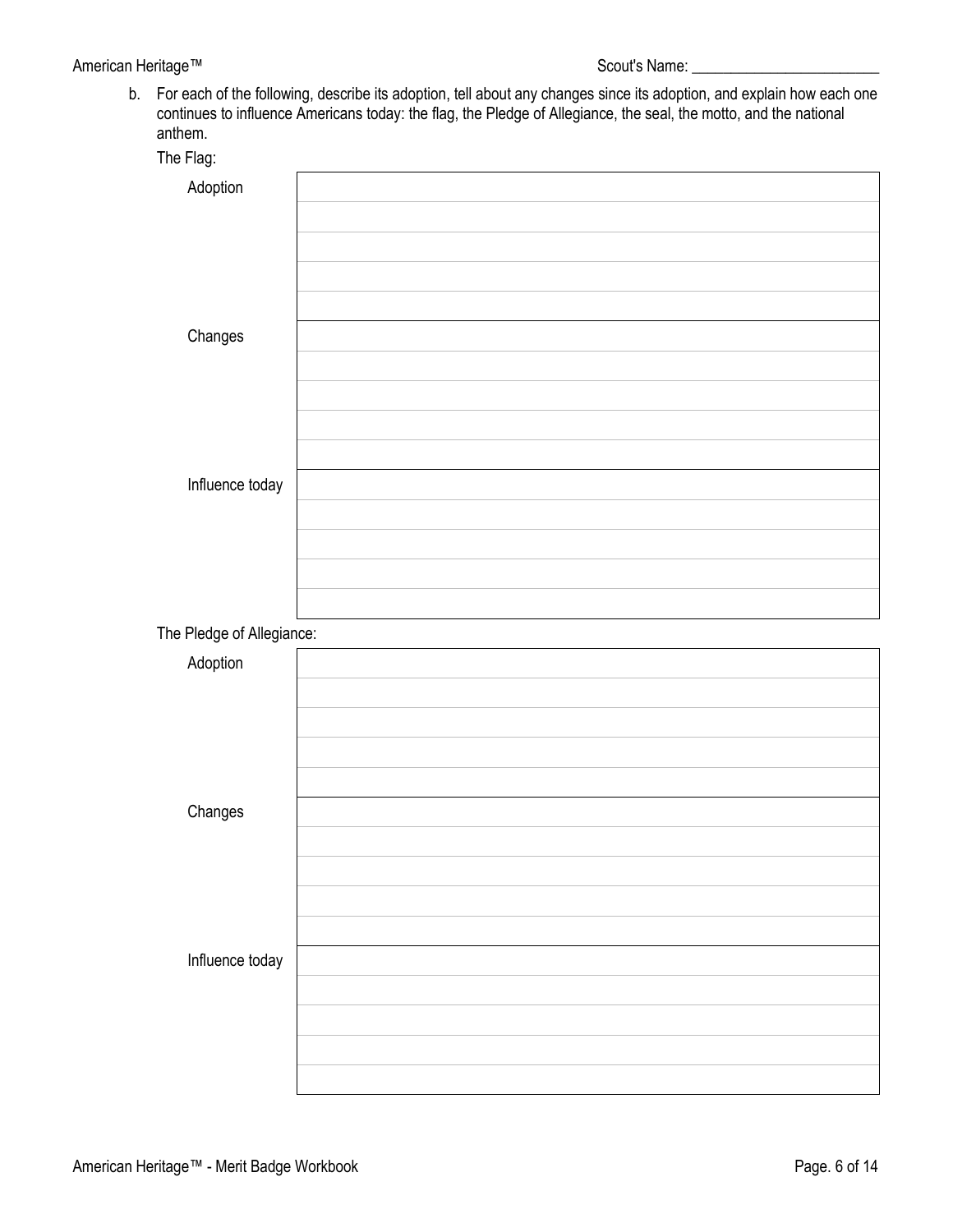| American Heritage™ |  |
|--------------------|--|
| The Seal:          |  |
| Adoption           |  |
|                    |  |
|                    |  |
|                    |  |
|                    |  |
|                    |  |
| Changes            |  |
|                    |  |
|                    |  |
|                    |  |
|                    |  |
| Influence today    |  |
|                    |  |
|                    |  |
|                    |  |
|                    |  |
| The Motto:         |  |
| Adoption           |  |
|                    |  |
|                    |  |
|                    |  |
|                    |  |
|                    |  |
| Changes            |  |
|                    |  |
|                    |  |
|                    |  |
|                    |  |
| Influence today    |  |
|                    |  |
|                    |  |
|                    |  |
|                    |  |
|                    |  |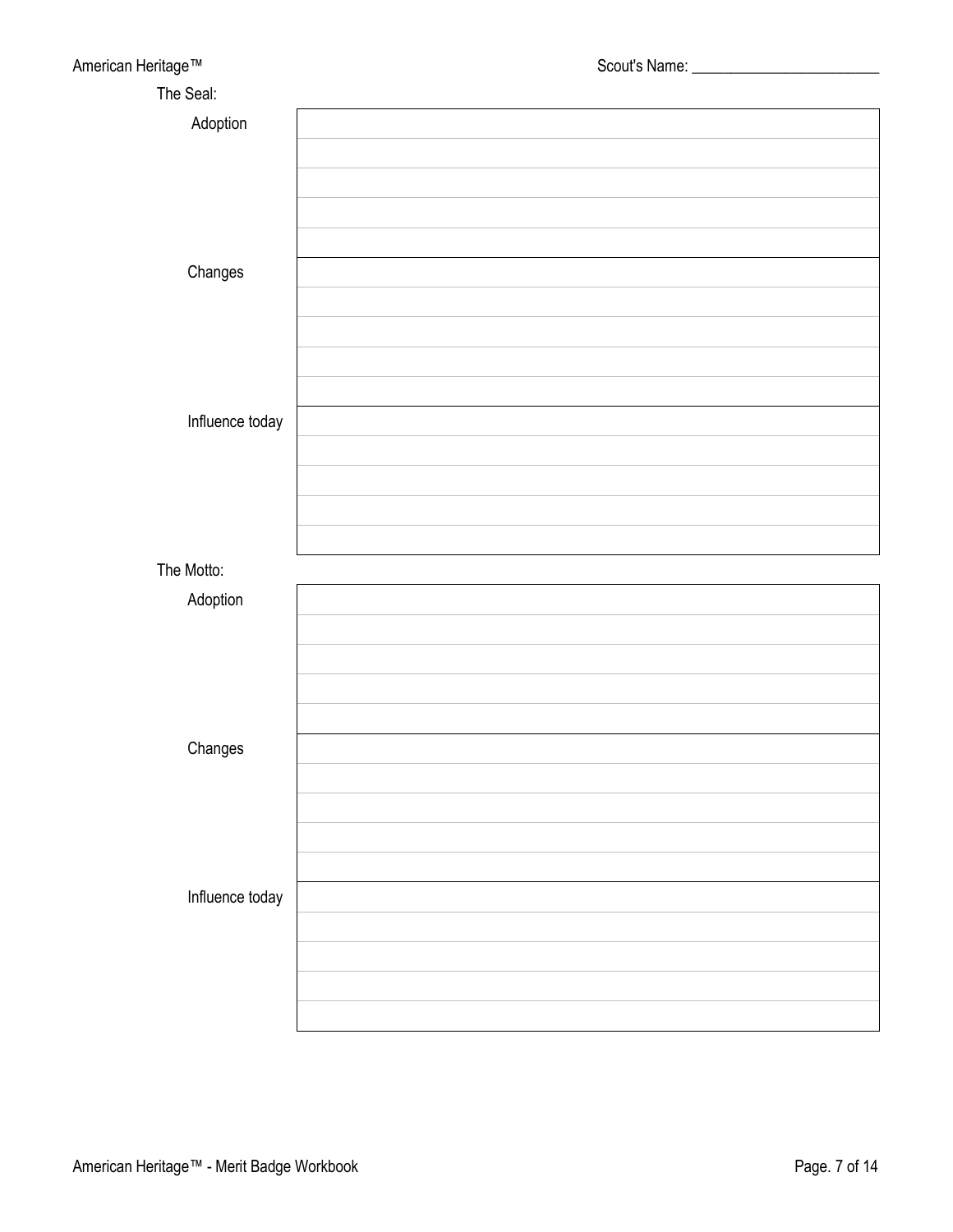| -                    |  |
|----------------------|--|
| The National Anthem: |  |
| Adoption             |  |
|                      |  |
|                      |  |
|                      |  |
|                      |  |
|                      |  |
| Changes              |  |
|                      |  |
|                      |  |
|                      |  |
|                      |  |
|                      |  |
| Influence today      |  |
|                      |  |
|                      |  |
|                      |  |
|                      |  |

c. Research your family's history. Find out how various events and situations in American history affected your family. If your family immigrated to America, tell the reasons why. Share what you find with your counselor.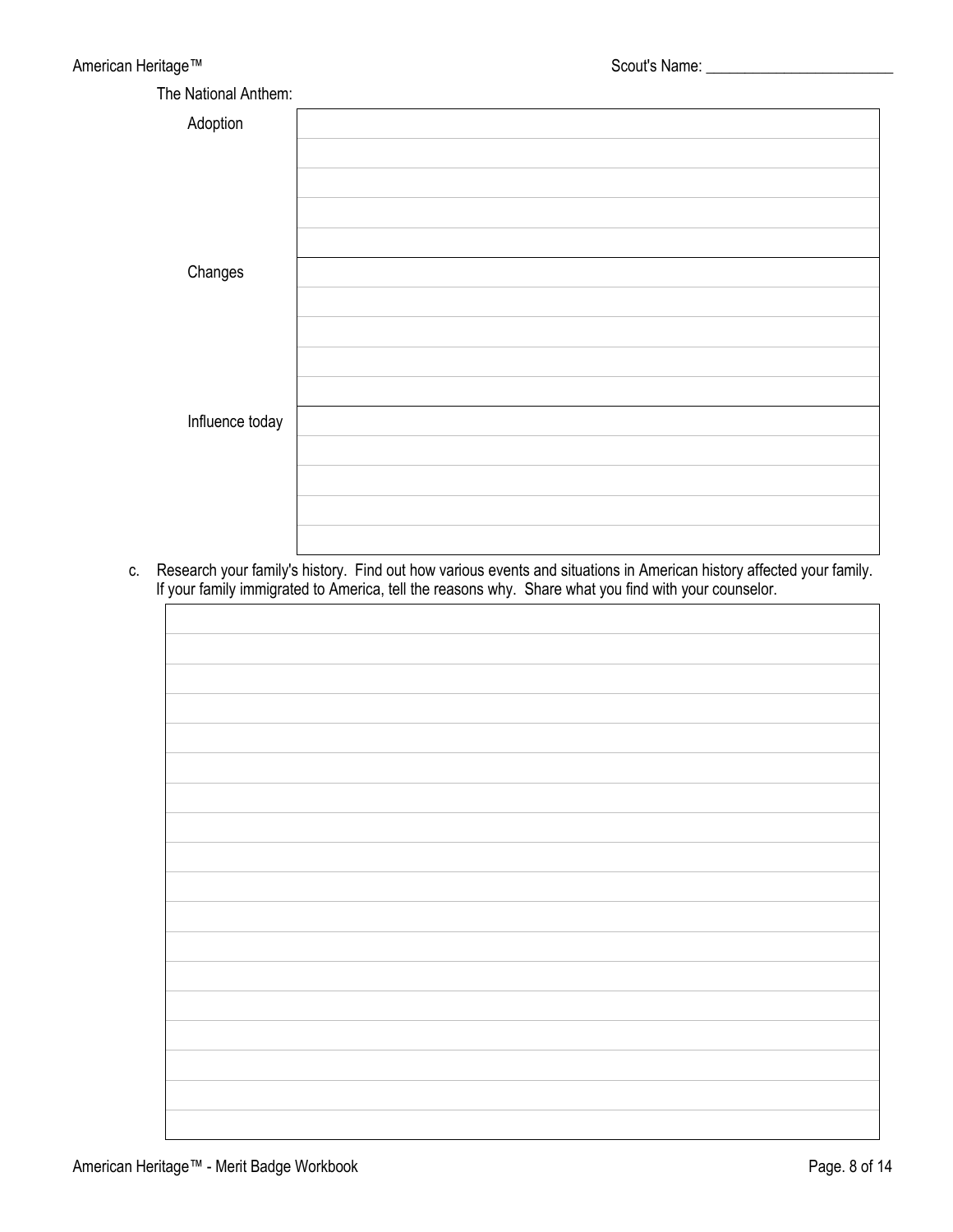#### 4. Do TWO of the following:

a. Explain what is meant by the National Register of Historic Places.

Describe how a property becomes eligible for listing.

Make a map of your local area, marking the points of historical interest.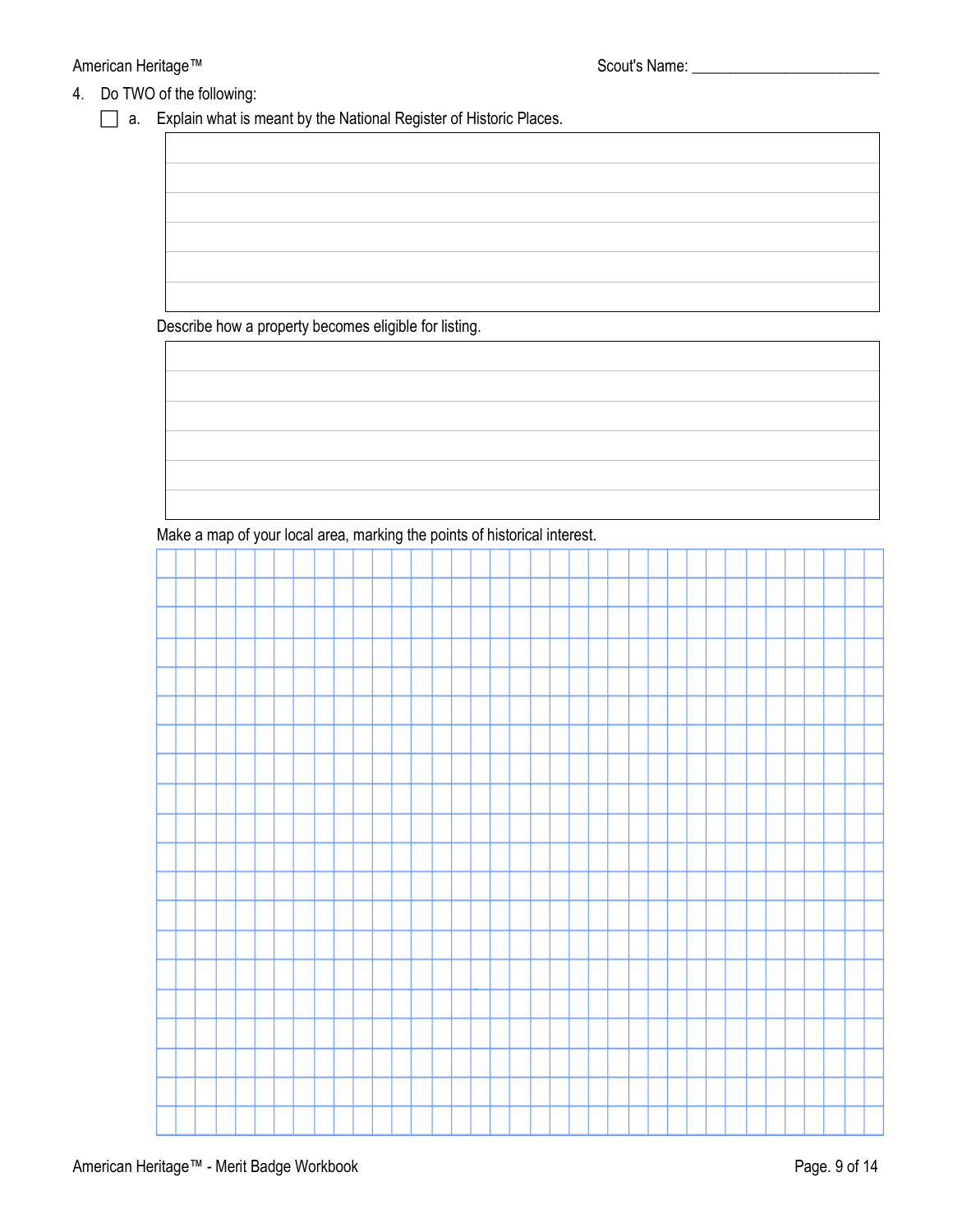Tell about any National Register properties in your area. Share the map with your counselor, and describe the historical points you have indicated.

 b. Research an event of historical importance that took place in or near your area. If possible, visit the place. Tell your counselor about the event and how it affected local history.

Describe how the area looked then and what it now looks like.

| Then |  |
|------|--|
|      |  |
|      |  |
|      |  |
|      |  |
|      |  |
|      |  |
|      |  |
|      |  |
| Now  |  |
|      |  |
|      |  |
|      |  |
|      |  |
|      |  |
|      |  |
|      |  |
|      |  |
|      |  |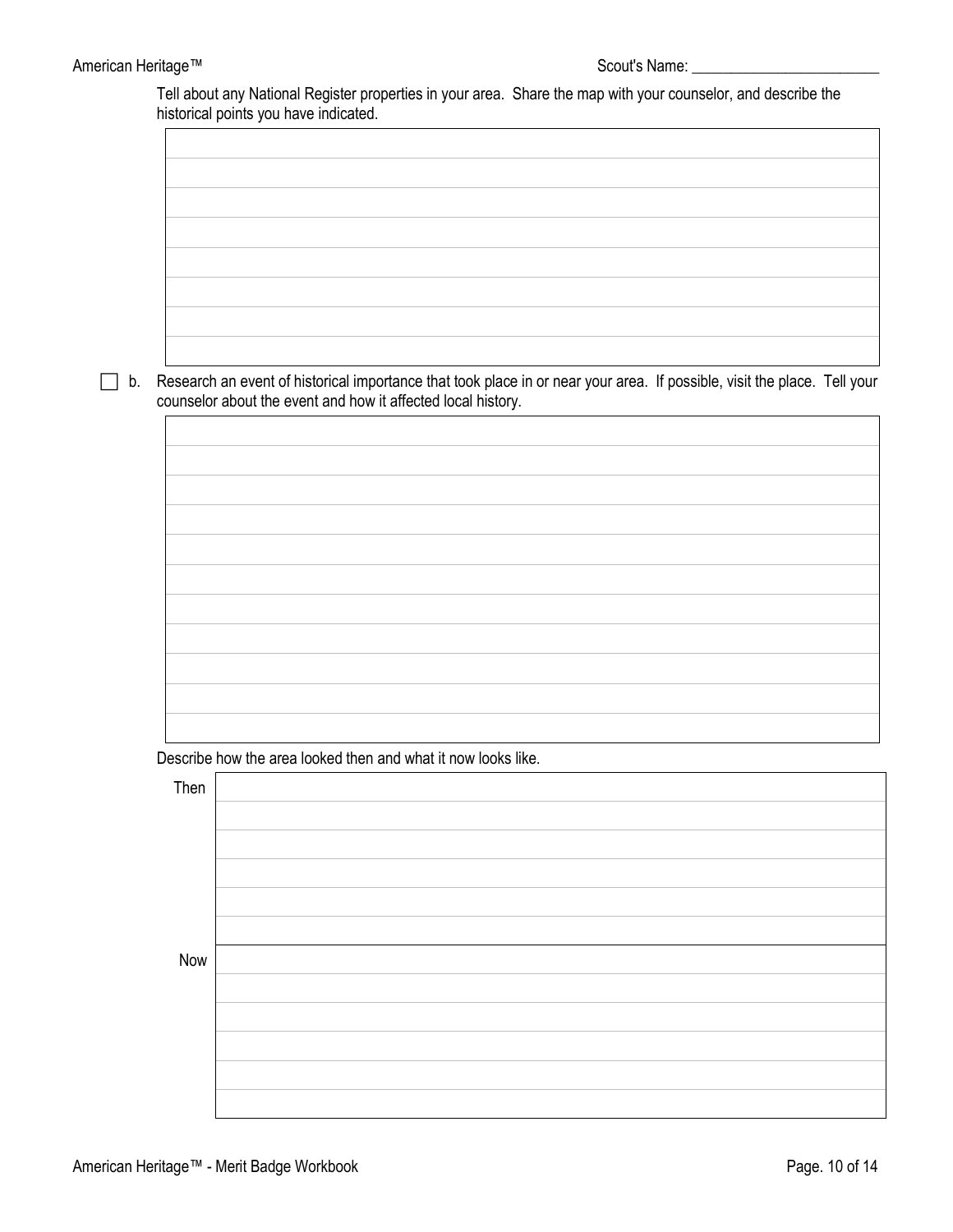c. Find out when, why, and how your town or neighborhood started, and what ethnic, national, or racial groups played a part.

| .            |  |
|--------------|--|
| When:        |  |
| Why:         |  |
|              |  |
|              |  |
|              |  |
| How          |  |
|              |  |
|              |  |
|              |  |
| What groups: |  |
|              |  |
|              |  |
|              |  |

Find out how the area has changed over the past 50 years and try to explain why.

d. Take an active part in a program about an event or person in American history. Report to your counselor about the program, the part you took, and the subject.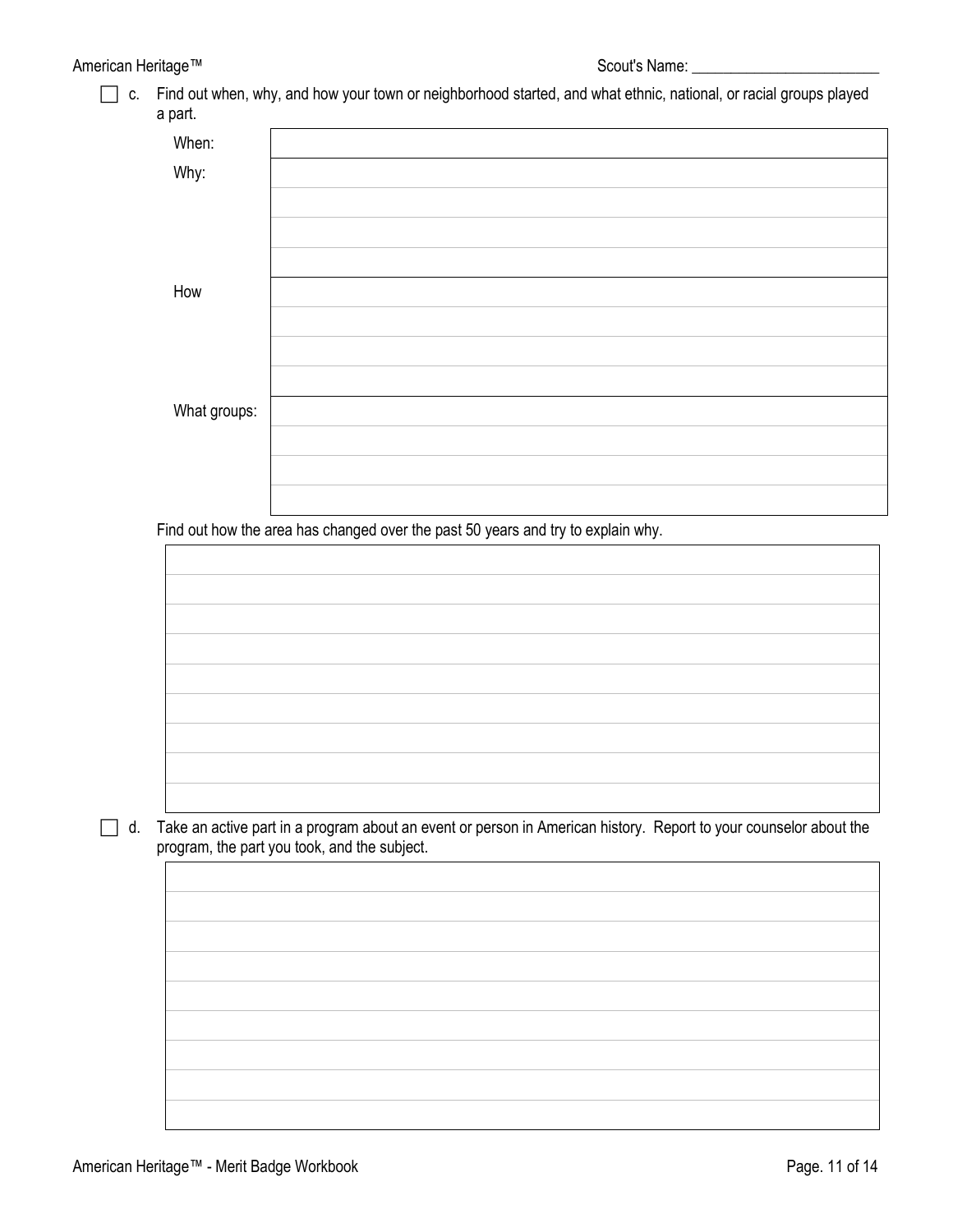$\Box$  e. Visit a historic trail or walk in your area.  $\Box$ 

After your visit, share with your counselor what you have learned. Discuss the importance of this location and explain why you think it might qualify for National Register listing.

- 5. Do ONE of the following:
	- a. Watch two motion pictures (with the approval and permission of your counselor and parent) that are set in some period of American history. Describe to your counselor how accurate each film is with regard to the historical events depicted and also with regard to the way the characters are portrayed.

| Film 1:                |  |
|------------------------|--|
| Period                 |  |
| Accuracy of time       |  |
| Accuracy of characters |  |

| Film 2:                |  |
|------------------------|--|
| Period                 |  |
| Accuracy of time       |  |
| Accuracy of characters |  |

b. Read a biography (with your counselor's approval) of someone who has made a contribution to America's heritage. Tell some things you admire about this individual and some things you do not admire.

Explain why you think this person has made a positive or a negative contribution to America's heritage.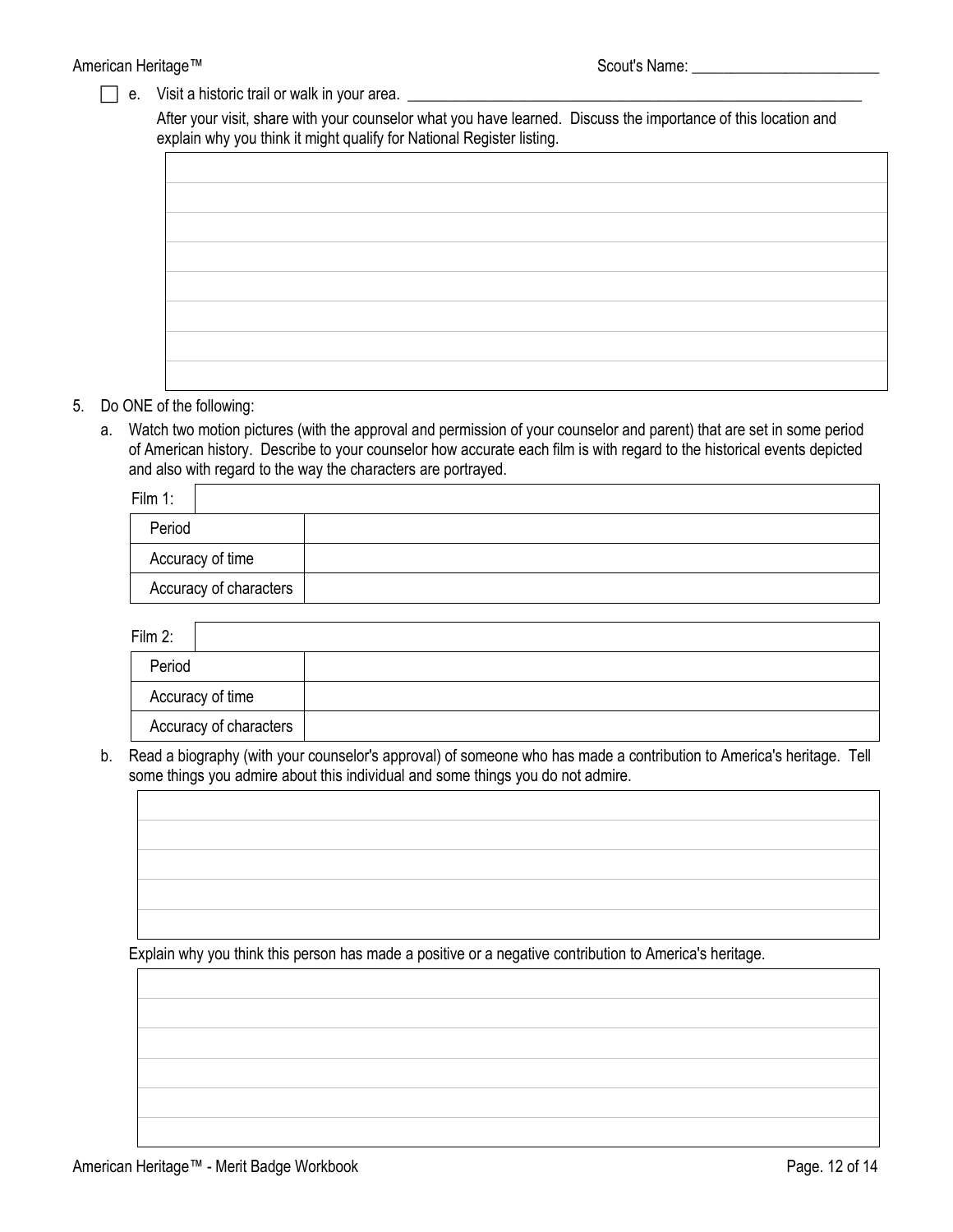#### American Heritage™ Scout's Name: \_\_\_\_\_\_\_\_\_\_\_\_\_\_\_\_\_\_\_\_\_\_\_\_

c. Listen to recordings of popular songs from various periods of American history. Share five of these songs with your counselor, and describe how each song reflects the way people felt about the period in which it was popular. If a recording is not available, have a copy of the lyrics available.

| Song 1. |  |
|---------|--|
|         |  |
|         |  |
|         |  |
|         |  |
|         |  |
|         |  |
| Song 2. |  |
|         |  |
|         |  |
|         |  |
|         |  |
|         |  |
|         |  |
|         |  |
| Song 3. |  |
|         |  |
|         |  |
|         |  |
|         |  |
|         |  |
|         |  |
| Song 4. |  |
|         |  |
|         |  |
|         |  |
|         |  |
|         |  |
|         |  |
| Song 5. |  |
|         |  |
|         |  |
|         |  |
|         |  |
|         |  |